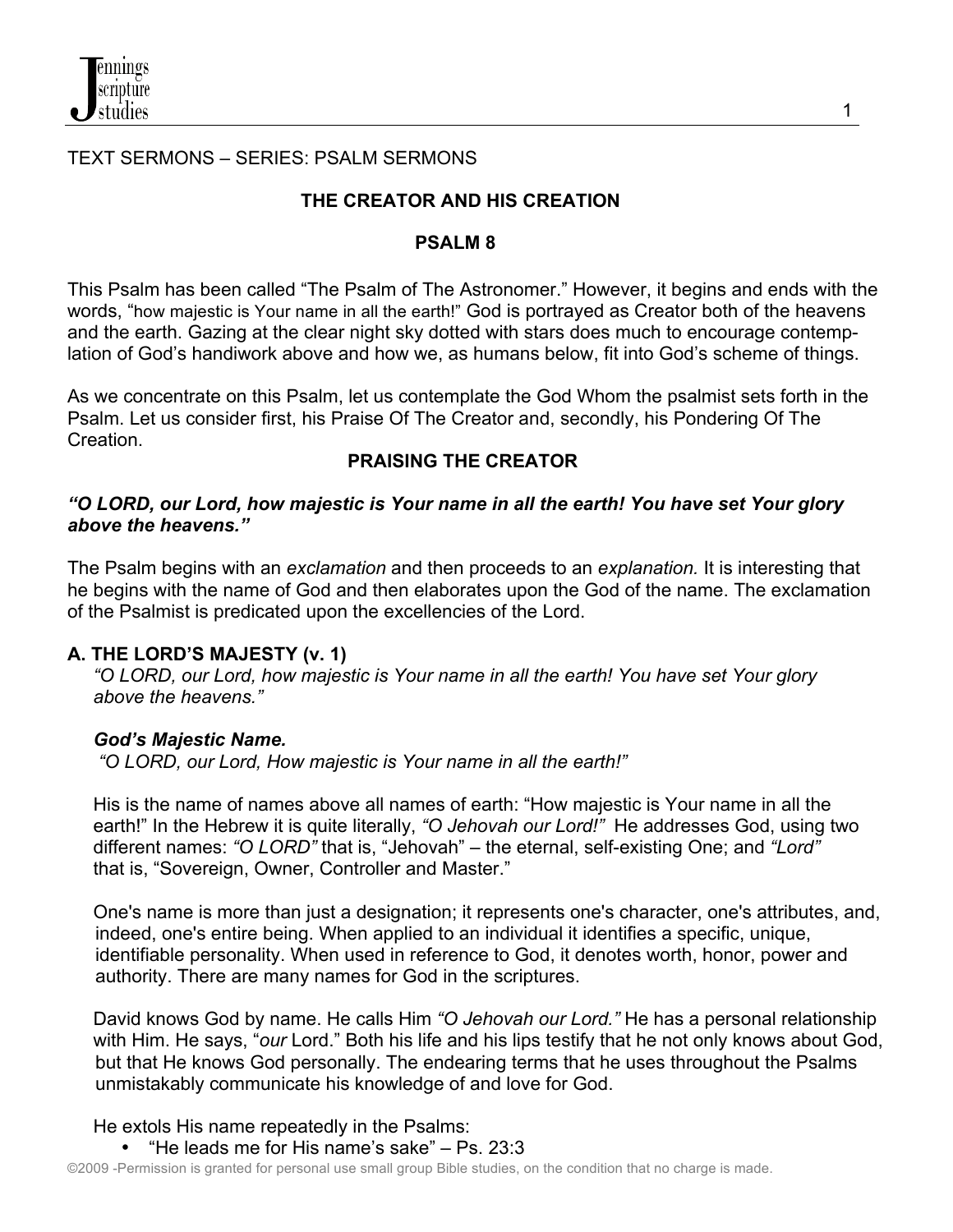

- "Remember His name" Ps. 30:4
- "Exalt His name" Ps.34:3
- "Praise Your name" Ps. 54:6
- "I will glorify Your name" Ps. 86:12

When we come to the New Testament we also read of the exalted name of Christ:

- "Baptize them in the name of the Father, the Son and of the Holy Spirit" Matt.28:19
- "The demons are subject to us in your name" Luke 10:17
- "Hallowed be your name" Luke 11:2
- "Ask in my name" John 14:13
- "Neither is there salvation in any other name" Acts 4:1
- "A name that is above every name" Phil 2:9

 God's name is to be respected and revered. We are not to blaspheme that holy name. "You shall not misuse the name of the LORD your God, for the LORD will not hold anyone guiltless who misuses his name." (Ex. 20;7)

#### *God's Majestic Nature.*

*"Who have set Your glory above the heavens!"*

God's nature is transcendent, sovereign and glorious. What we see in His creation is but a reflection of His true glory. David was overwhelmed by the grandeur of the universe *and* the greatness of the God Who created it. As he viewed the heavens his mind rightly focused upon God and he said, "*Who have set Your glory above the heavens!"* He had a great appreciation for the glories of the heavens but he had an even greater appreciation for the glory of God!

As a teen-ager David was often out tending his sheep at night and viewed the heavens in all their splendor. He never lost the wonder of the vastness of the universe. I can picture him with his sheep when he was younger, under the stars outside of Bethlehem, gazing up at the star studded sky.

 He knew that as great as the universe is, God is greater. We must not make the mistake that some have made who worship the creation rather than the Creator! Paul wrote about such: "They exchanged the truth of God for a lie, and worshiped and served created things rather than the Creator—who is forever praised. Amen." (Romans 1:25)

 David was awestricken by the wonder of creation, but he did not worship it. His attention was focused upon the greatness of the Creator. Similar testimonies are recorded of those who did not lose sight of the One Whose handiwork they admired:

- Moses said, *"Indeed heaven and the highest heavens belong to the LORD your God, also the earth with all that is in it."* (Deut. 10:4)
- Solomon said, *"But will God indeed dwell on the earth? Behold, heaven and the heaven of heavens cannot contain You. How much less this temple which I have built!"* (I Kings 8:27)
- Again Solomon said, *"But who is able to build Him a temple, since heaven and the heaven of heavens cannot contain Him? Who am I then, that I should build Him a temple, except to burn sacrifice before Him?"* (II Chron. 2:6)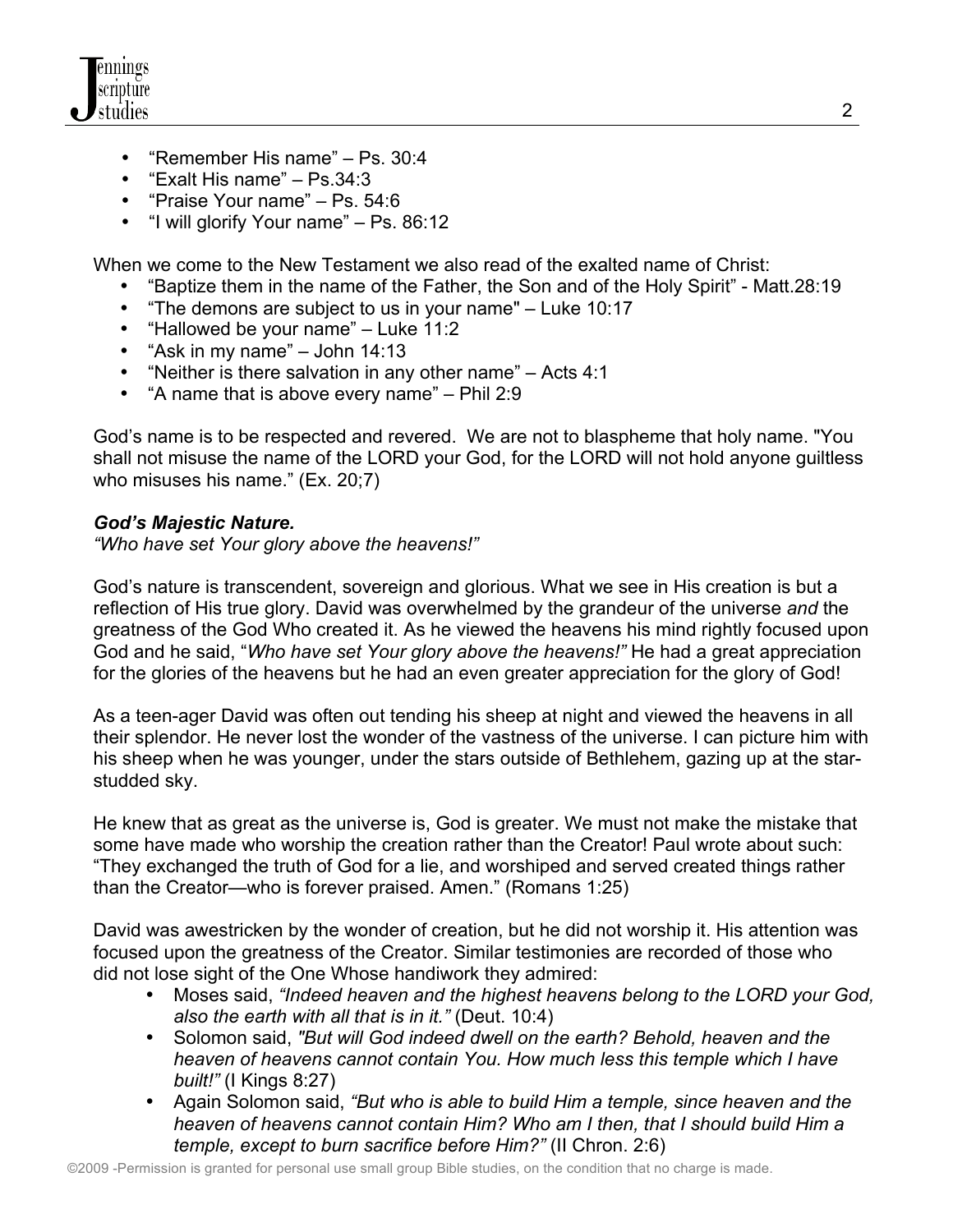- Yet again Solomon said, *"But will God indeed dwell with men on the earth? Behold, heaven and the heaven of heavens cannot contain You. How much less this temple which I have built!"* (II Chron. 6:18)
- Nehemiah said, *"You alone are the LORD; You have made heaven, the heaven of heavens, with all their host, The earth and everything on it, The seas and all that is in them, and You preserve them all. The host of heaven worships You."* (Neh. 9:6)
- A psalm writer said, *"The heaven, even the heavens, are the LORD's; But the earth He has given to the children of men. His glory exceeds the glory of the starry heavens; above and beyond the stars he sits on His throne ruling over all."* (Psalm 115:16)

 I was not city-born. I was born in the country – out in the open spaces where there were farms and fields and forests. Unfortunately, when we move to the city we forfeit the starry sights because of the city lights. The artificial lights obscure the natural light from millions of stars.

 One of my favorite things when I was a boy, was to gaze at the night sky on a clear night watching for "shooting stars." I was fascinated by astronomy. I often wondered, "How great must be the God Who could create all that and keep all those orbiting spheres from bumping into each other!" I was enthralled by the vastness of the cosmos – something we lose as we grow older if we do not keep gazing upward!

 David was awed by God. We too love, revere, and fear Him, but are we awed by Him? Have you lost the wonder? Are you still fascinated by Him? David was fascinated with his Lord. He hadn't outgrown his holy, healthy and exuberant excitement of the God Who only does wondrous things! He said, "For You are great, and do wondrous things; You alone are God." (Psalm 86:10) David's admiration of God was never dimmed by earthly lights.

 An English merchant and the renowned poet Robert Blake were standing watching the sun come up out of the sea. The bright yellow disc of the sun emerged above the horizon painting the sky with a thousand colors. Said the merchant, "Ah! That reminds me of gold!" Blake answered, "I see the glory of God! And I hear a multitude of the heavenly hosts saying, "The whole earth is full of His glory!" What do you see?

## **B. THE LORD'S MIGHT.** (v. 2)

 *"Out of the mouth of babies and infants, You have established strength because of Your foes to still the enemy and the avenger."*

 Even children and infants represent the strength of God. He is so mighty that He can use the weakness of children to defeat His enemies. He has ordained that the weak shall confound the strong: "God chose the foolish things of the world to shame the wise; God chose the weak things of the world to shame the strong." (1 Cor. 1:27)

 From the greatness of creation to the smallness of a child; from the heavens above to the earth below we see the marvels of God's creative genius. From infinity to an infant we see the majesty of God; we see His greatness and our smallness; the might of God and the minuteness of humans.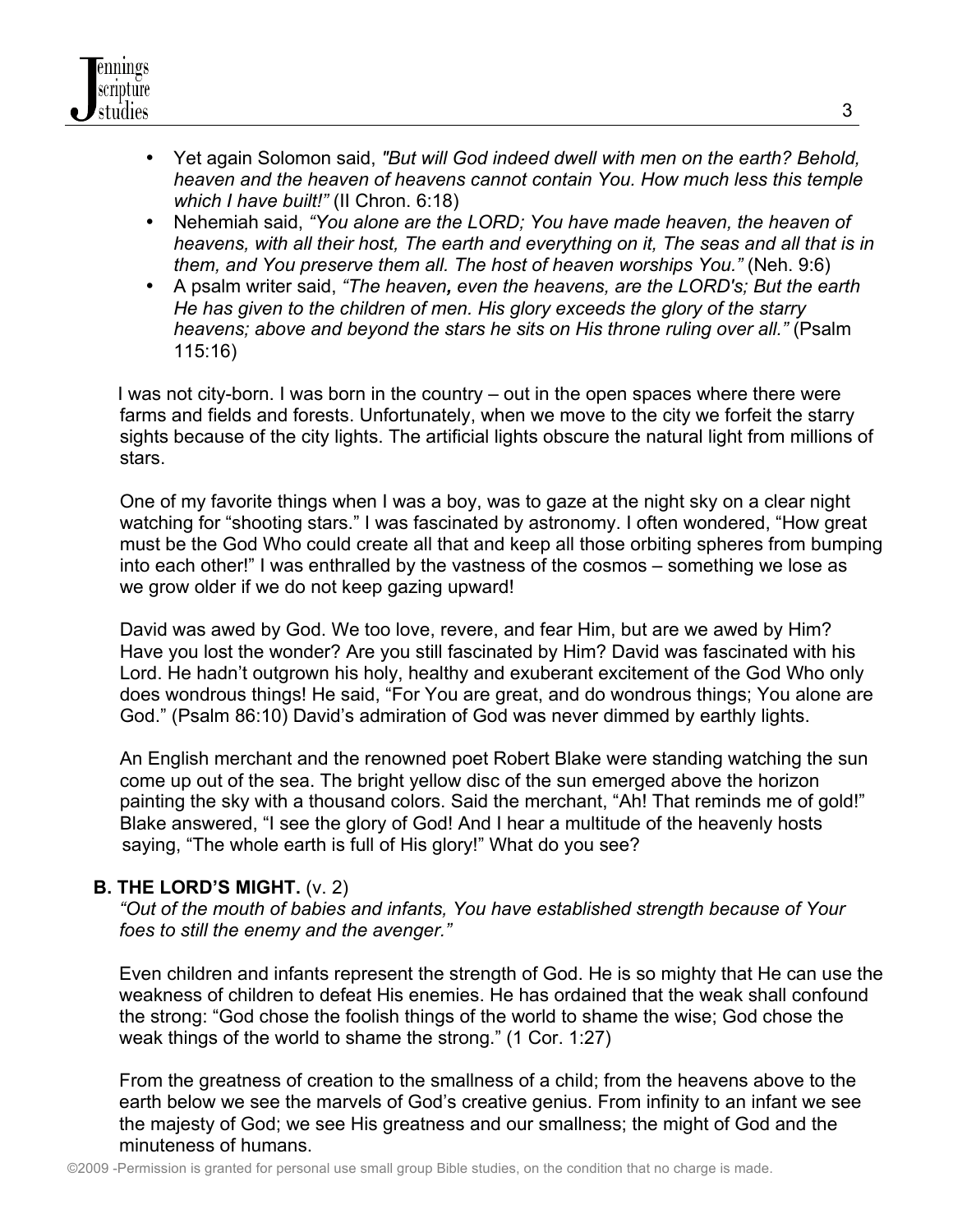Children know very little about theology, but their simple faith pleases the Lord. I have, for many years, observed the faith of children. Some of them talked about God with such complete trust that they were a challenge to me. I have heard some of them pray with such confidence that hardened sinners were moved.

 I remember speaking in a church on the eternal lostness of unrepentant sinners, where a Mother and her two adolescent daughters were present. The father was hardened against God and was not present in the service. When the mother and daughters went home that evening, the daughters were so burdened for their father that they tearfully repeated the message to him. He was already in bed for the night but God spoke to him in such powerful way that he got out of bed, knelt at the bedside and received Christ as his Savior. I later heard from him how he became convicted by his young children's appeals for him to receive their Savior as his Savior.

 Jesus quoted from this Psalm when He said, "Have you never read, *'Out of the mouth of babes and nursing infants* Y*ou have perfected praise'?*" (Matt. 21:16)

The Lord's majesty is seen in both His name and His nature which should result in us humbling ourselves before him in worship.

#### **PONDERING THE CREATION**

 *"When I look at Your heavens, the work of Your fingers, The moon and the stars, which You have set in place, what is man that You are mindful of him, and the son of man that You care for him? Yet You have made him a little lower than the heavenly beings, and crowned him with glory and honor. You have given him dominion over the works of Your hands; You have put all things under his feet, all sheep and oxen and also the beasts of the field, the birds of the heavens, and the fish of the sea, whatever passes along the paths of the seas."* (vs.3-8)

#### **A. MEDITATE UPON GOD'S WORKMANSHIP AND HIS REIGN.** (v.3)

 *"When I look at Your heavens, the work of Your fingers, The moon and the stars, which You have set in place…."*

 The wording suggests that David was in the habit of considering and meditating upon God's creation. Astrology is far-reaching, taking us to the heights of the heavens. Theology, however, is further reaching, taking us beyond the heavens to the dwelling place of God. Do you ever pause to reflect upon the beauties of God's handiwork? Have you ever thanked the Lord for all that we see in nature on the earth, in the sky and the sea? We go to museums to see the works of humans prominently displayed and "Ooh" and "Aw" over what we see displayed and walk past God's creations without a thought of appreciation. The Architect of the universe must feel slighted!

 Surveying the solar system's vastness has a humbling effect upon us earth dwellers. All of humankind's inventions put together pale into insignificance when compared to the immensity of the universe, which is God's invention!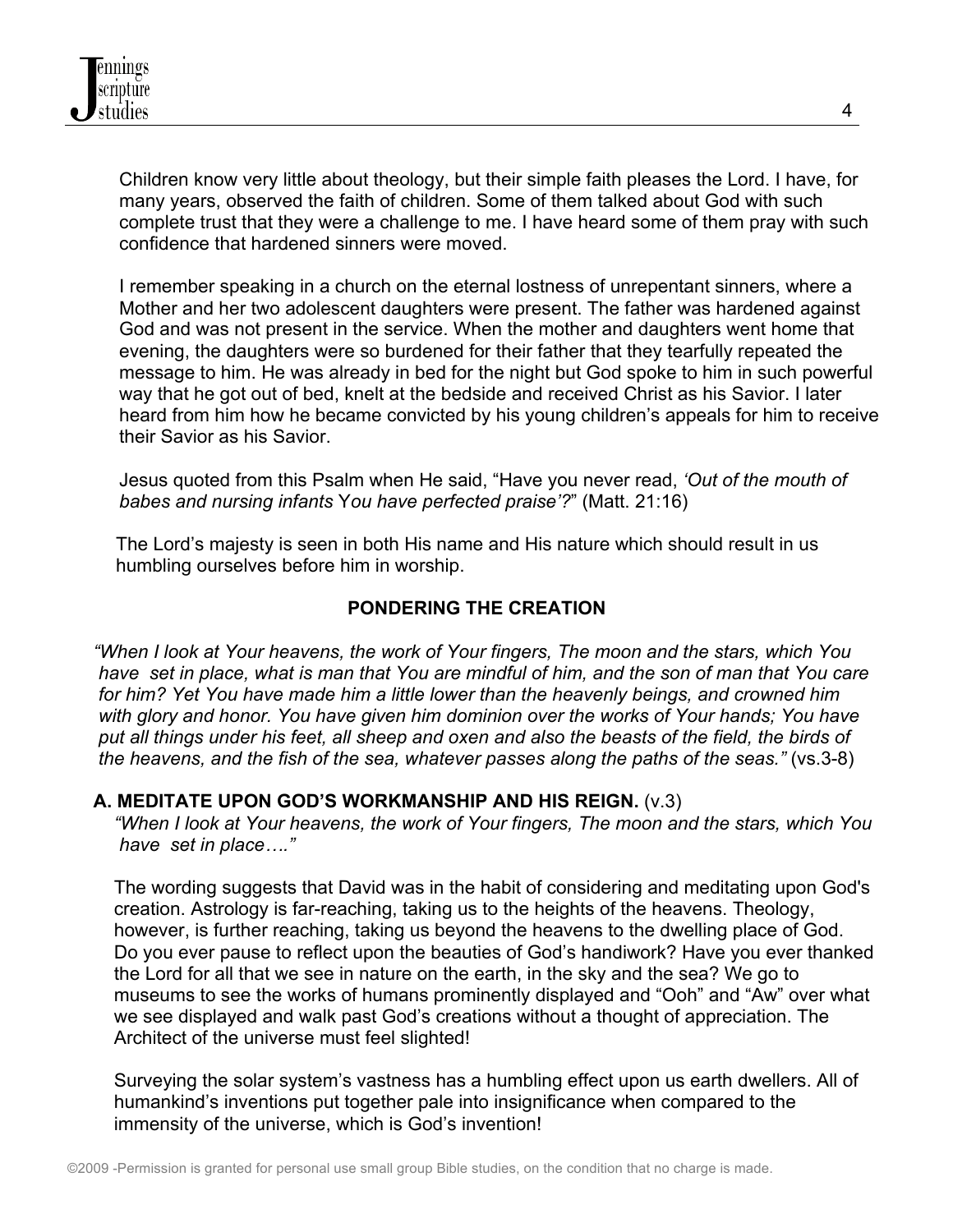The Universe comprises everything that physically exists. Some have speculated that this "Universe" is just one of many disconnected "universes", which are collectively called "multiverses." It is thought, by some astronomers, that there may be more than 100 billion galaxies in the observable universe. Do not get so fixated upon man-made Star Wars that you miss the real thing! Go out at night and see the real thing for yourself!

The universe is so vast that the term "light years" is used to measure it rather than the earth term "miles." Light travels at 186,282 miles per second. A light year is the distance that light can travel in a year traveling at the speed of 186,262 miles per second. Light travels 5,865,696,000,000 miles in a year - that's 670,000,000 miles-per-hour!

 Can you imagine how long it would take to cross such a vast distance by airplane? A jet airplane travels at 500 mph at cruising altitude. The moon orbits the earth 239,000 miles away. Traveling by jet it would take almost 20 days to reach the moon; at the speed of light, 1.3 seconds!

Our sun is 93,000,000 miles from the earth! By jet 21 years to get there, at the speed of light: 8 minutes 20 seconds. The nearest star other than our sun is 4.3 light years from the earth! How long would it take to get there by jet? 51 billion years! The diameter of the observable universe is at least 93 billion light years. (Data from Discovery Channel web site).

Our finite minds cannot even begin to comprehend distances this immense and yet God can measure all this with the span of His hand! The psalmist tells us in Psalm 147:4-5 that God "counts the number of the stars; He calls them all by name. Great is our Lord, and mighty in power; His understanding is infinite." Not only can He count the billions of stars, He has named them! We have named some of them: Pluto, Mars, Sirius, Vega, Altar, Pollux, etc. but God has already named them all!

 The vastness and variety of creation leads to one of two conclusions: the belief in a Supreme Being Who is great enough to create the universe, or, secondly, unbelief because of the refusal to believe that such a Being so great could exist.

 I have done a layman's study of our solar system, considered its expansiveness, order and beauty; meditated on the variety of creatures on the earth, in air and sea, and have thought: "How could there be a Being great enough to ordain, order and oversee it all?" Then I come back to Genesis 1:1 and Hebrews 1:2 and take my stand there!

 Genesis 1:1 – "In the beginning God created the heavens and the earth." Hebrews 1:2 – "By faith we understand that the worlds were framed by the word of God, so that the things which are seen were not made of things which are visible."

 The universe, or if you prefer the multiverse, is the work of God's hands, according to Psalm 8:6 and Psalm 19:1 both of which say: "The heavens are telling of the glory of God; and their expanse is declaring the work of His hands."

 He reigns over all – "The LORD reigns, He is clothed with majesty; The LORD is clothed, He has girded Himself with strength. Surely the world is established, so that it cannot be moved."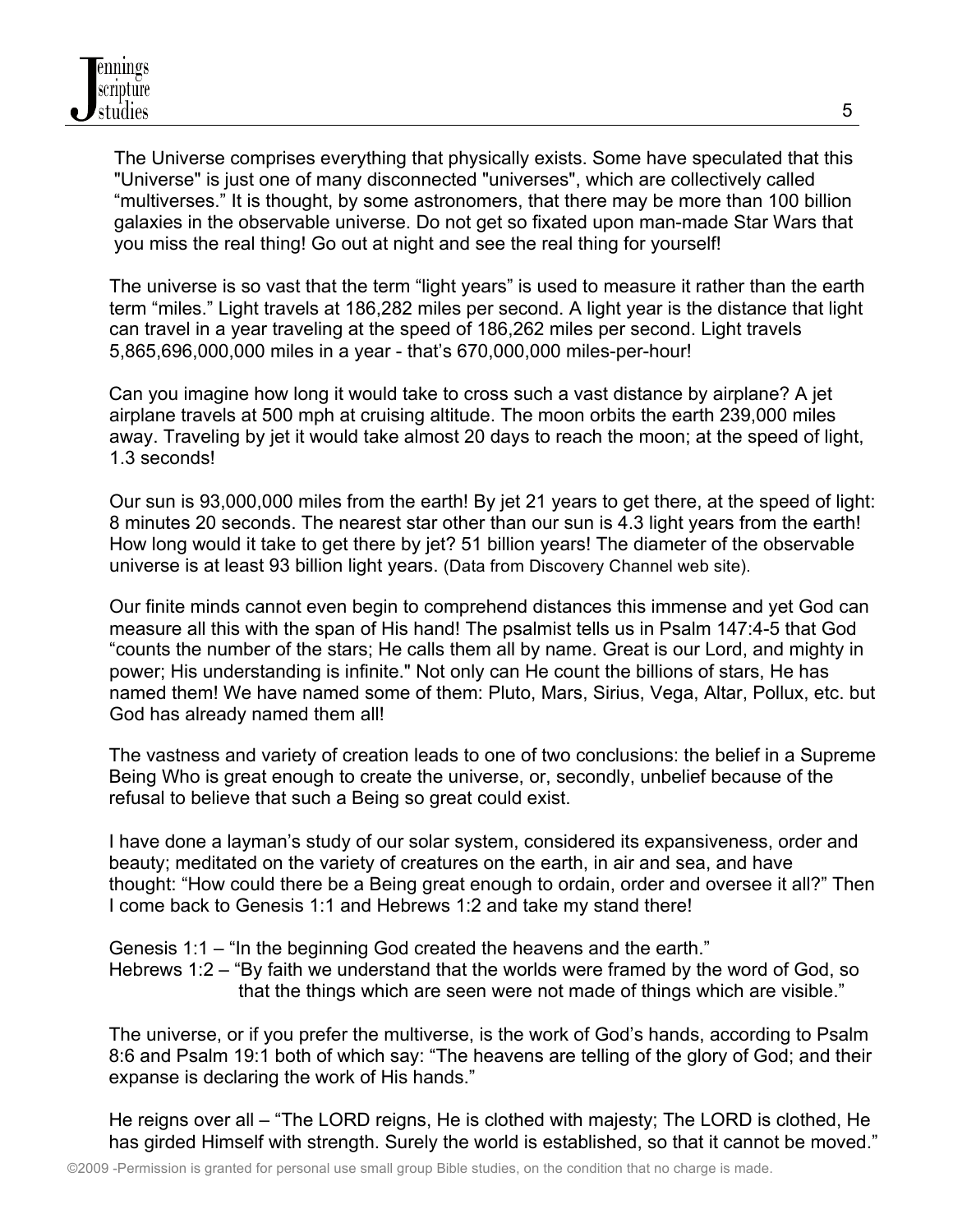(Psalm 93:1)

# **B. MEDITATE UPON GOD'S WORKERS AND THEIR RULE.** (vs.4-8)

 *"What is man that You are mindful of him, and the son of man that You care for him?"* This rhetorical question emphasizes the insignificance of man when compared with the scope of Gods' creation. And yet God cares for us! David is amazed that God would elevate finite man to such a high position as Gods' representative on earth. That which may appear to be insignificant in man's eyes is significant in God's eyes.

## *The Worth Of Mankind To God.* (v.5)

 *"Yet You have made him a little lower than the heavenly beings, and crowned him with glory and honor."* 

 The psalmist marvels that the glorious Lord of heaven, Who is transcendent, should stoop, Should condescend to be concerned about mankind on and of the earth.

The terrible feeling by so many that they are "nobodies" is common today. That is understandable if you believe that you are the accidental result of blind evolution. However, when you believe the Bible you have the assurance that God loves you, as unimportant as you may feel.

The stars are great and grand, but Jesus Christ did not die for planets and galaxies but for those who were created in His image but became sinners! You are not a nobody! You are the object of Christ's love and redemptive price which He paid on the cross of Calvary! We are insignificant in comparison to the universe and yet He gives us significance. While tending His universe He does not forget us!

*"What is man….?"* The world gives all sorts of answers.

 The Dictator says, "a pawn to be used." The Militarist says, "a number in my army." The Industrialist says, "a producer in my factory." The Politician says, "a vote to be wooed." The Merchant says, "a customer to buy my goods." The Atheist says, "A product of evolution who is annihilated at death."

The only place we can find an accurate answer is in the Word of God. And the first answer that it gives to the question, "What am I?" is this, "You are a special person created in the image of God." David said, "You have made him a little lower than the heavenly beings, and crowned him with glory and honor."

 Man is a unique creation by the hand of God and of great worth in God's sight. That worth was acknowledged by God when Jesus said that He is "a friend of sinners" (Matt. 11:19) and "gave himself for us." (John 3:16)

 The Bible says, "I have carried you since you were born; I have taken care of you from your birth. Even when you are old, I will be the same. Even when your hair has turned gray, I will